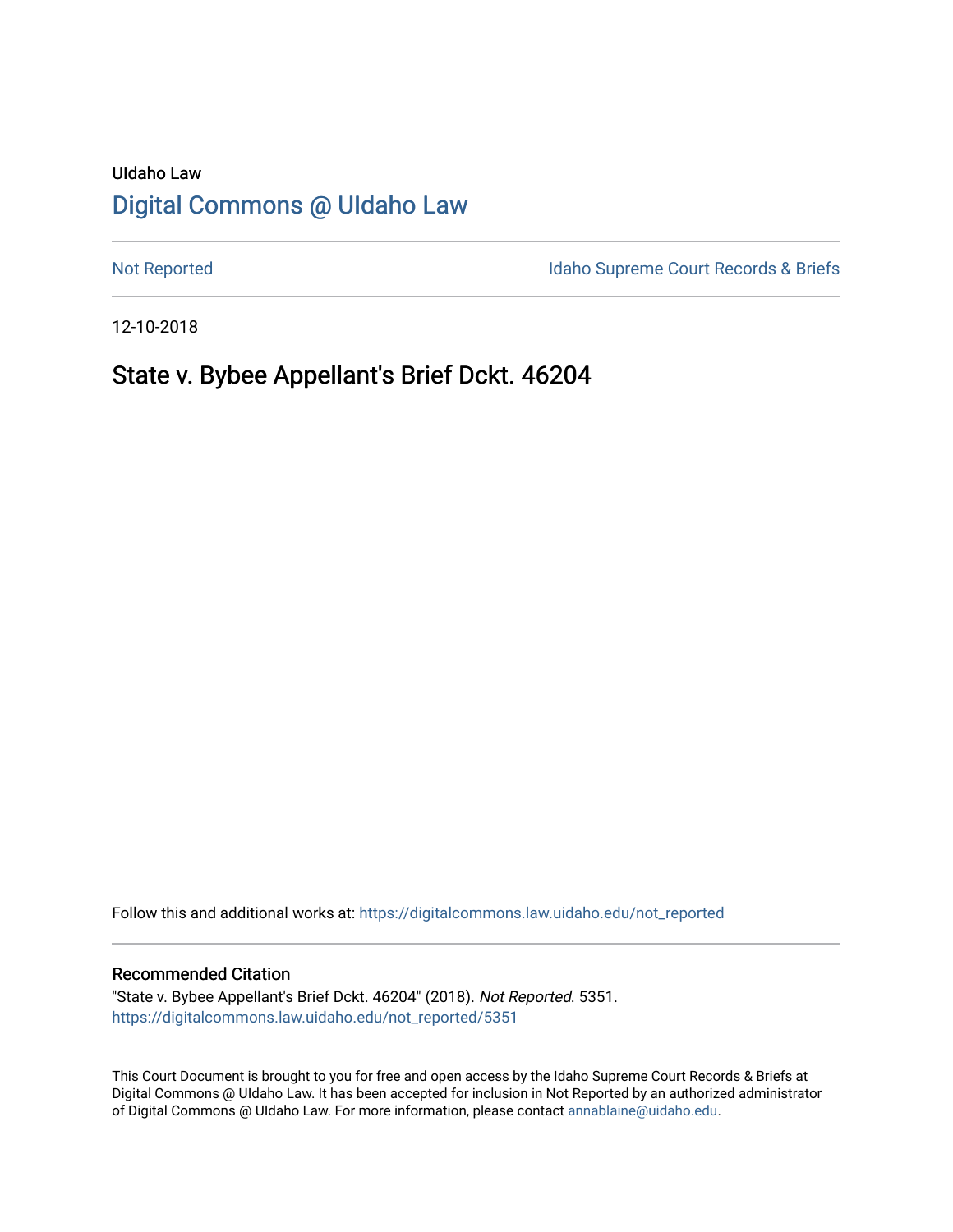Electronically Filed 12/10/2018 11:27 AM Idaho Supreme Court Karel Lehrman, Clerk of the Court By: Brad Thies, Deputy Clerk

ERIC D. FREDERICKSEN State Appellate Public Defender I.S.B. #6555

JENNY C. SWINFORD Deputy State Appellate Public Defender I.S.B. #9263 322 E. Front Street, Suite 570 Boise, Idaho 83702 Phone: (208) 334-2712 Fax: (208) 334-2985 E-mail: documents@sapd.state.id.us

#### IN THE SUPREME COURT OF THE STATE OF IDAHO

| STATE OF IDAHO,       |                                |
|-----------------------|--------------------------------|
|                       | NO. 46204-2018                 |
| Plaintiff-Respondent, |                                |
|                       | JEROME COUNTY NO. CR27-17-6464 |
| V.                    |                                |
|                       |                                |
| SHENTASHA BYBEE,      | <b>APPELLANT'S BRIEF</b>       |
|                       |                                |
| Defendant-Appellant.  |                                |
|                       |                                |

#### STATEMENT OF THE CASE

#### Nature of the Case

After Shentasha Bybee pled guilty to two counts of vehicular manslaughter and one count of aggravated driving under the influence ("DUI"), the district court imposed an aggregate sentence of fifteen years, with five years fixed. Ms. Bybee appeals. Mindful of the invited error doctrine, she argues the district court abused its discretion by imposing an excessive sentence.

## Statement of Facts and Course of Proceedings

In December 2017, the State alleged Ms. Bybee committed three counts of vehicular manslaughter and three counts of aggravated DUI. (R., pp.11–14, 113–16 (amended complaint).)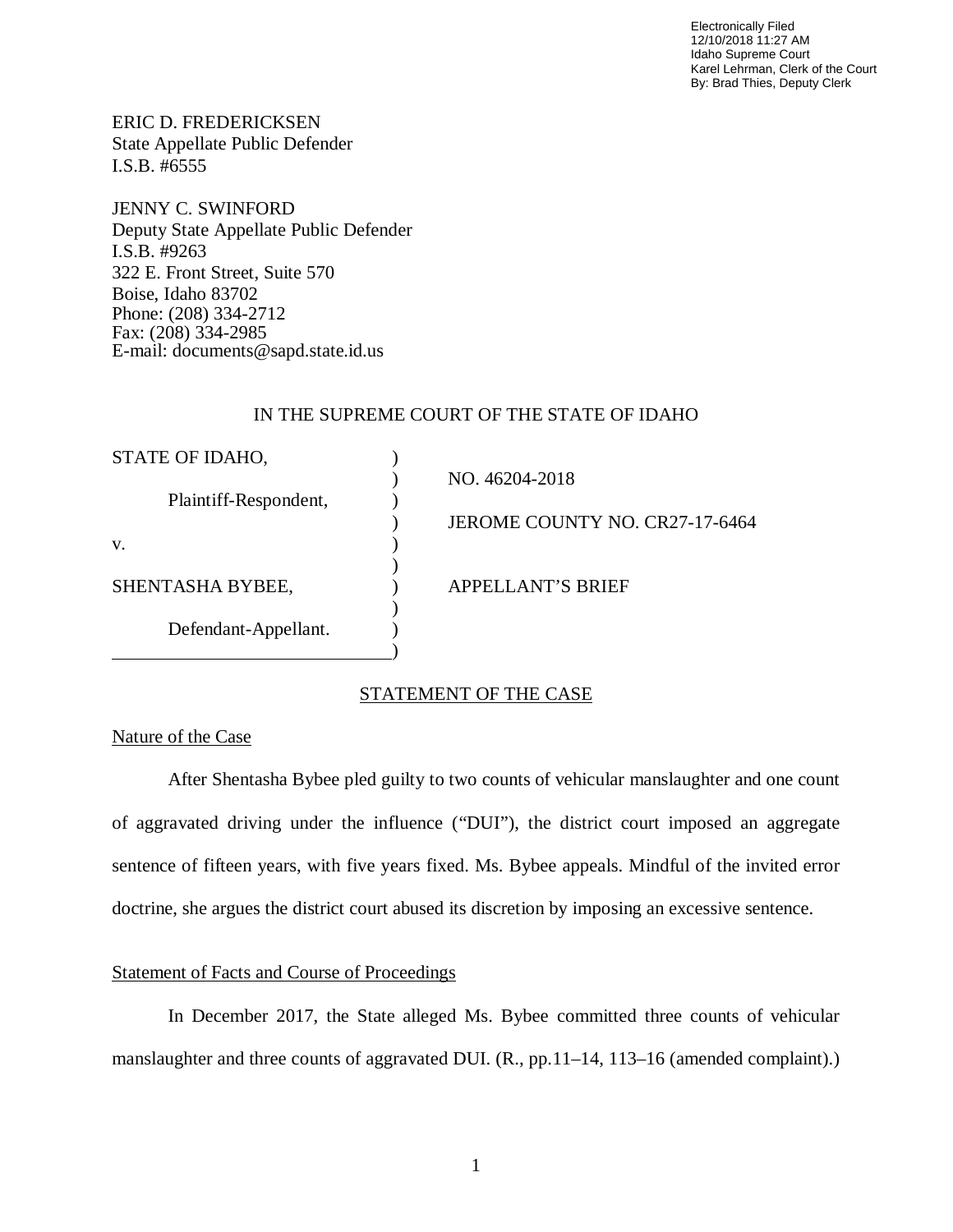According to the presentence investigation report  $("PSI")$ , twenty-year-old Ms. Bybee failed to stop at an intersection and collided with another vehicle. (PSI, pp.4–6.) One of the two passengers in Ms. Bybee's vehicle died, and the other was severely injured. (PSI, pp.5–6.) The other vehicle contained five individuals, including three juvenile passengers. (PSI, p.5.) One adult and one juvenile passenger died. (PSI, pp.5–6.) Two of the other individuals were severely injured. (PSI, pp.5–6.) Ms. Bybee was under the influence of alcohol at the time of the accident. (PSI, p.5.) She was also severely injured from the collision. (PSI, pp.6, 16.)

Ms. Bybee waived a preliminary hearing, and the magistrate bound her over to district court. (R., pp.148–49, 151, 152.) The State filed an Information charging her with three counts of vehicular manslaughter and three counts of aggravated DUI. (R., pp.165–68.) Pursuant to an Idaho Criminal Rule 11 plea agreement, Ms. Bybee pled guilty to amended charges of two counts of vehicular manslaughter and one count of aggravated DUI. (Tr., p.3, L.22–p.5, L.10, p.11, L.24–p.13, L.18; R., pp.176–79 (amended Information).) The stipulated sentence recommendation as part of the plea agreement was fifteen years, with five years fixed, for each count, to be served concurrently. (Tr., p.4, Ls.15–18.)

At sentencing, consistent with the plea agreement, the State and Ms. Bybee requested an aggregate sentence of fifteen years, with five years fixed. (Tr., p.24, Ls.17–19, p.24, L.24–p.25, L.2, p.31, Ls.14–22.) The district court followed agreement and sentenced Ms. Bybee to fifteen years, with five years fixed, for each count, to be served concurrently. (Tr., p.33, L.22–p.34, L.9.) The district court entered a judgment of conviction, and Ms. Bybee timely appealed. (R., pp.198–201, 203–05.)

<span id="page-2-0"></span><sup>&</sup>lt;sup>1</sup> Citations to the PSI refer to the eighty-four page electronic document with the confidential exhibits.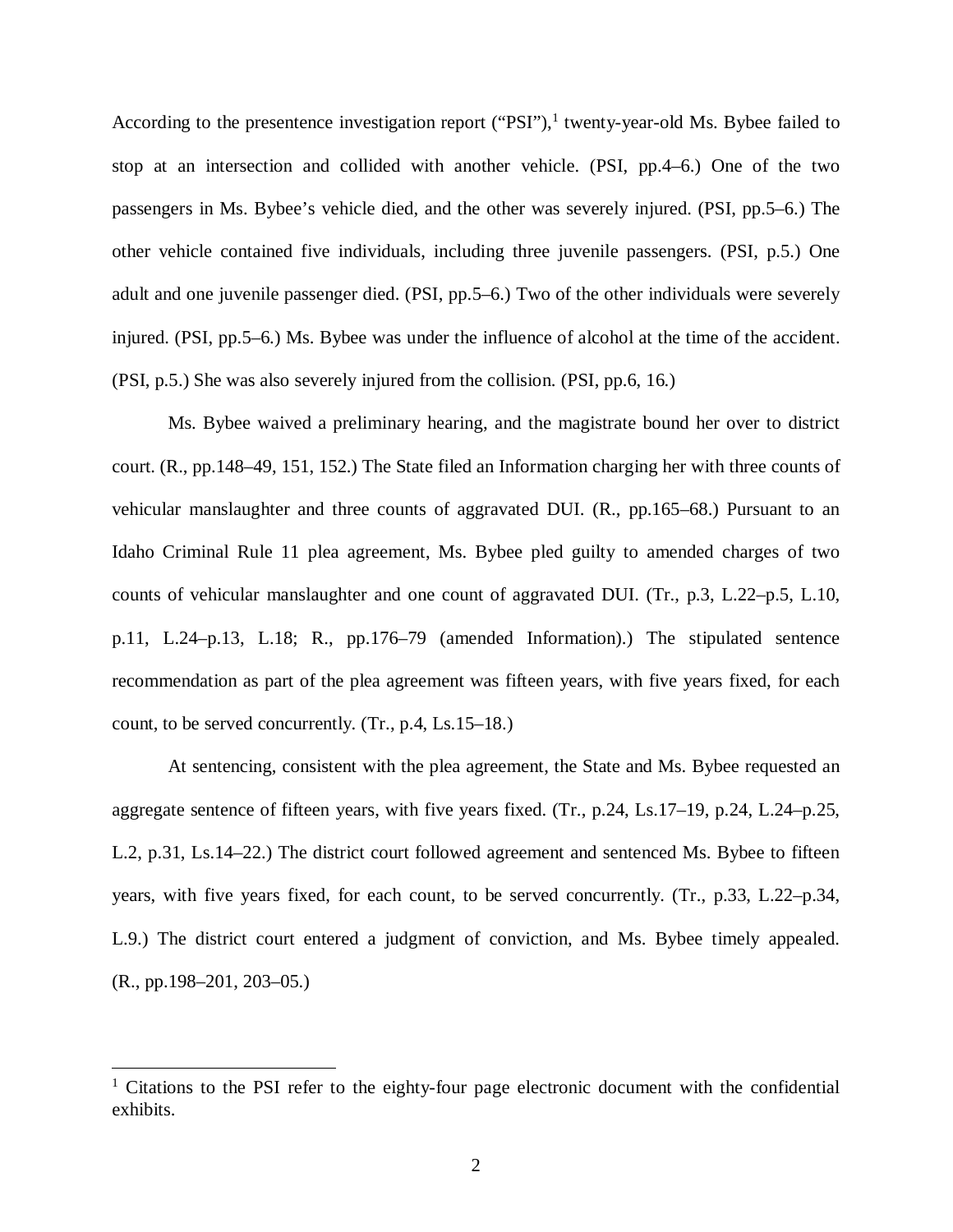#### ISSUE

Did the district court abuse its discretion when it imposed an aggregate sentence of fifteen years, with five years fixed, upon Ms. Bybee, following her guilty plea to two counts of vehicular manslaughter and one count of aggravated DUI?

#### ARGUMENT

# The District Court Abused Its Discretion When It Imposed An Aggregate Sentence Of Fifteen Years, With Five Years Fixed, Upon Ms. Bybee, Following Her Guilty Plea To Two Counts Of Vehicular Manslaughter And One Count Of Aggravated DUI

"It is well-established that '[w]here a sentence is within statutory limits, an appellant has the burden of showing a clear abuse of discretion on the part of the court imposing the sentence.'" *State v. Pierce*, 150 Idaho 1, 5 (2010) (quoting *State v. Jackson*, 130 Idaho 293, 294 (1997) (alteration in original)). Here, Ms. Bybee's sentence does not exceed the statutory maximum. *See* I.C. § 18-4007(3)(b) (fifteen-year maximum for vehicular manslaughter); -8006(1)(a) (fifteen-year maximum for aggravating DUI). Accordingly, to show that the sentence imposed was unreasonable, Ms. Bybee "must show that the sentence, in light of the governing criteria, is excessive under any reasonable view of the facts." *State v. Strand*, 137 Idaho 457, 460 (2002).

"'Reasonableness' of a sentence implies that a term of confinement should be tailored to the purpose for which the sentence is imposed." *State v. Adamcik*, 152 Idaho 445, 483 (2012) (quoting *State v. Stevens*, 146 Idaho 139, 148 (2008)).

In examining the reasonableness of a sentence, the Court conducts an independent review of the entire record available to the trial court at sentencing, focusing on the objectives of criminal punishment: (1) protection of society; (2) deterrence of the individual and the public; (3) possibility of rehabilitation; and (4) punishment or retribution for wrongdoing.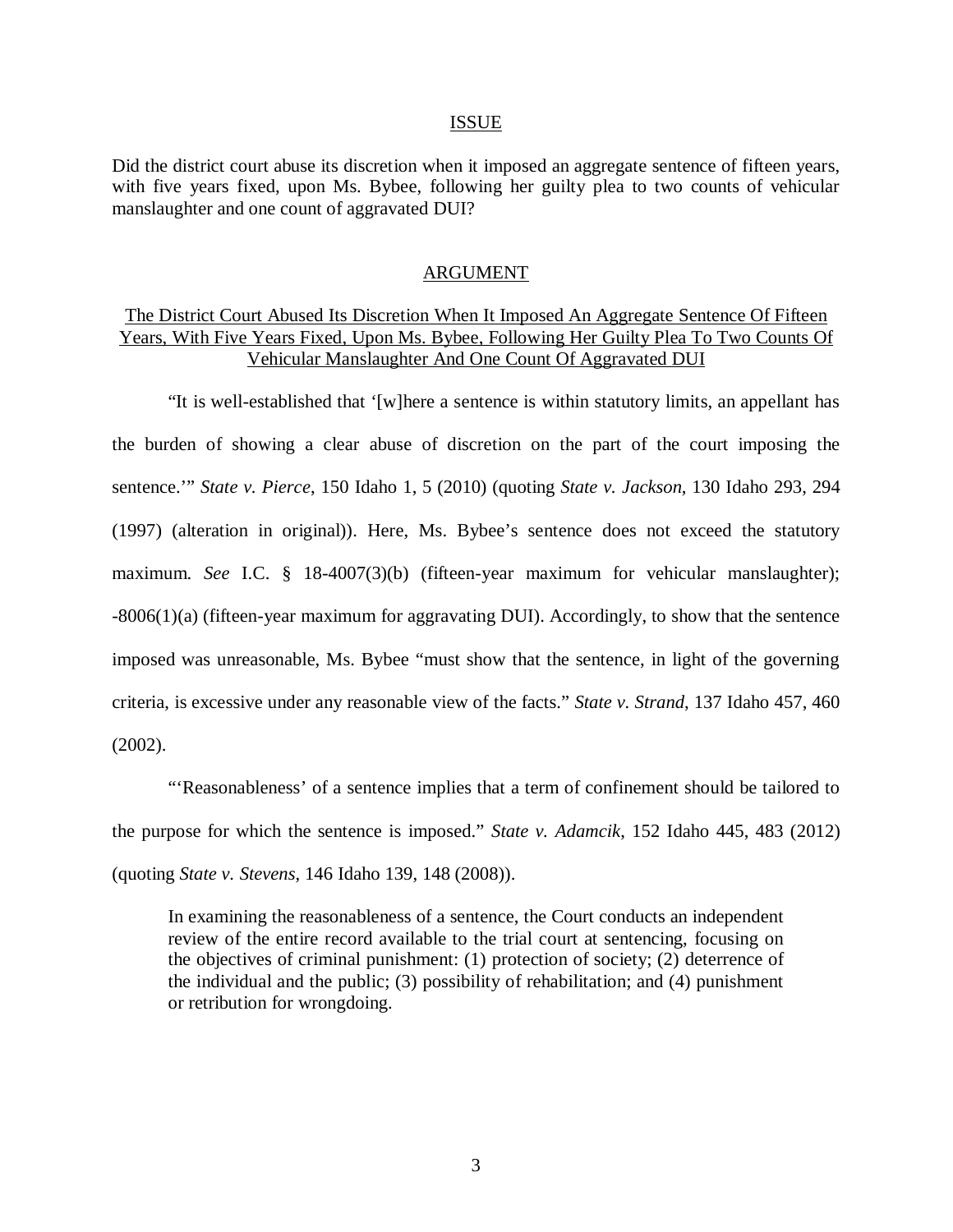*Stevens*, 146 Idaho at 148. "A sentence is reasonable if it appears necessary to accomplish the primary objective of protecting society and to achieve any or all of the related goals of deterrence, rehabilitation, or retribution." *State v. Delling*, 152 Idaho 122, 132 (2011).

In this case, although mindful of the invited error doctrine, Ms. Bybee nonetheless asserts the district court abused its discretion by imposing an excessive sentence under any reasonable view of the facts. Ms. Bybee (and the State) requested the district court sentence her in accordance with the plea agreement, and the district court agreed. (Tr., p.24, Ls.17–19, p.24, L.24–p.25, L.2, p.31, Ls.14–22, p.33, L.22–p.34, L.9.) The district court imposed an aggregate sentence of fifteen years, with five years fixed—the sentence she requested. (*See* R., p.198.) "It has long been the law in Idaho that one may not successfully complain of errors one has acquiesced in or invited. Errors consented to, acquiesced in, or invited are not reversible." *State v. Abdullah*, 158 Idaho 386, 420-21 (2015). Mindful Ms. Bybee received the sentence she requested, she maintains the district court should have imposed a lesser sentence in light of the mitigating factors.

The mitigating circumstances in this case support a more lenient sentence. For example, Ms. Bybee was extremely remorseful and accepted responsibility for her actions. (*See* Tr., p.28, L.21–p.29, L.1.) She felt "stupid, guilty, horrible" about the crime. (PSI, p.8.) Additionally, Ms. Bybee was only twenty years old at the time of the offense, and this was her first criminal conviction. (PSI, pp.3, 8–9.) Further, Ms. Bybee had a very difficult childhood. Her father was "a heavy drinker" and abusive. (PSI, p.9.) Her mother attempted suicide, and Ms. Bybee had to live temporarily with her grandparents. (PSI. p.10.) At about eight years old, Ms. Bybee was in a car accident and started having breakthrough seizures shortly thereafter. (PSI, pp.9–10.) She was diagnosed with epilepsy. (PSI, p.16.) Despite her health issues, Ms. Bybee did well in school and